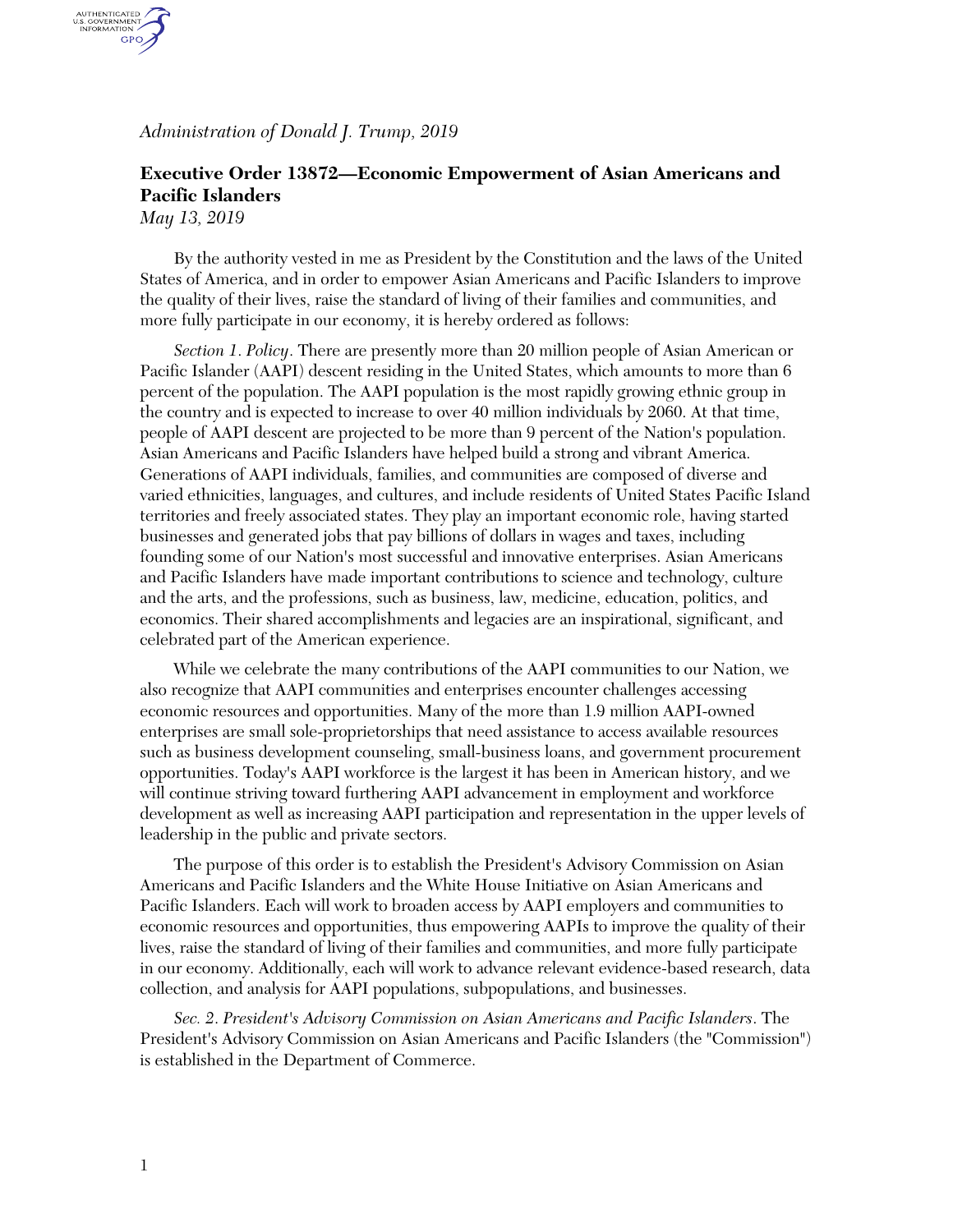(a) *Mission and Function of the Commission*. The Commission shall provide advice to the President, through the Secretary of Commerce and the Secretary of Transportation, who shall serve as Co-Chairs of the Initiative described in section 3 of this order, on:

> (i) the development, monitoring, and coordination of executive branch efforts to broaden access by AAPI employers and communities to economic resources and opportunities;

(ii) strategies for encouraging innovation and entrepreneurship in AAPI communities, empowering the economic growth of AAPI enterprises and communities, and increasing AAPI business diversification, including through general reductions in regulatory and tax burdens;

(iii) strategies for increasing Federal procurement opportunities for AAPI enterprises;

(iv) strategies for increasing participation of AAPI enterprises in partnerships between the public and private sectors;

(v) economic strategies for AAPI enterprises and communities to employ existing knowledge and relationships in order to pursue trade and investment opportunities in the Asia-Pacific region;

(vi) opportunities to empower students and families with the freedom to pursue the educational opportunities that best prepare them for success in life and work;

(vii) strategies for increasing the diversity of our workforce with greater inclusion of AAPI employees through better recruitment, training, educational workshops, career development, advancement, vocational training, or other appropriate and effective means;

(viii) the compilation and analysis of research and data related to AAPI populations, subpopulations, and businesses; and

(ix) an analysis of the economic condition of the United States Pacific Island territories and freely associated states in an effort to devise strategies for helping each island develop and maintain a strong and diversified economy that supports its residents.

(b) *Membership of the Commission*. The Commission shall consist of members appointed by the President who are United States citizens or nationals, or who are citizens of the Republic of Palau, the Republic of the Marshall Islands, or the Federated States of Micronesia who are subject to an applicable compact of free association with the United States, and shall include individuals having a history of engagement and involvement with AAPI communities and enterprises. The President shall designate one member of the Commission to serve as Chair.

(c) *Administration of the Commission*. (i) The Secretary of Commerce, in consultation with the Secretary of Transportation, shall designate an Executive Director for the Commission. The Department of Commerce shall provide funding and administrative support for the Commission to the extent permitted by law and within existing appropriations, and shall, as necessary and appropriate under section 1535 of title 31, United States Code, enter into one or more agreements to obtain goods or services from the Department of Transportation in support of the Commission. The heads of other executive departments and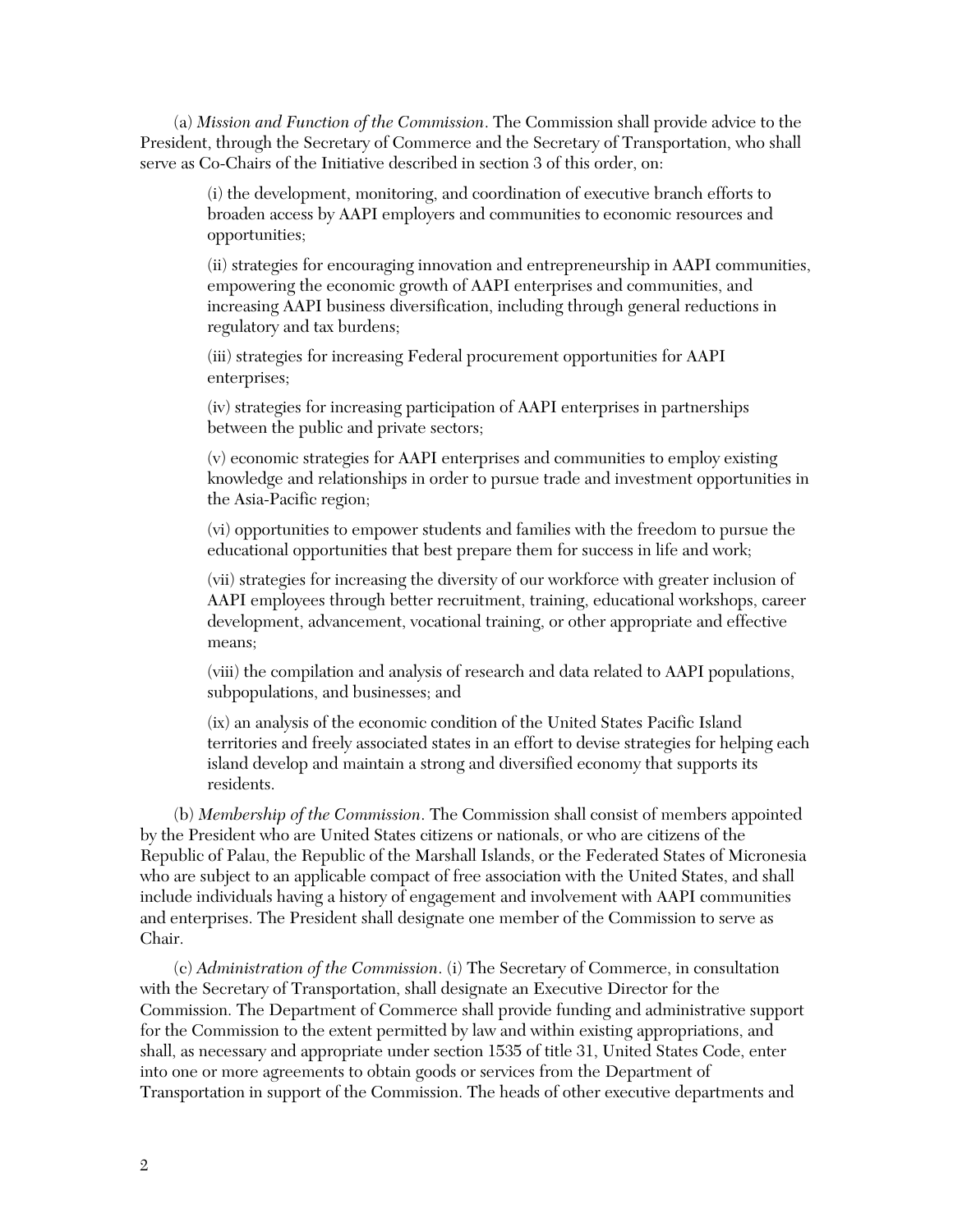agencies shall assist and provide information to the Commission, consistent with applicable law, as may be necessary to carry out its functions. Each executive department and agency shall bear its own expenses of assisting the Commission.

(ii) Members of the Commission shall serve without compensation, but shall be allowed travel expenses, including per diem in lieu of subsistence, as authorized by law for persons serving intermittently in the Government service (5 U.S.C. 5701–5707). Insofar as the Federal Advisory Committee Act, as amended (5 U.S.C. App.) (the "Act"), may apply to the administration of the Commission, any functions of the President under the Act, except that of reporting to the Congress, shall be performed by the Secretary of Commerce, in consultation with the Secretary of Transportation, in accordance with the guidelines issued by the Administrator of General Services.

(d) *Termination Date*. The Commission shall terminate 2 years from the date of this order, unless renewed by the President prior to that date.

*Sec. 3*. *White House Initiative on Asian Americans and Pacific Islanders*. There is established the White House Initiative on Asian Americans and Pacific Islanders (Initiative), a Federal interagency working group whose members shall be selected by their respective agencies. The Secretaries of Commerce and Transportation shall serve as the Co-Chairs of the Initiative and shall convene regular meetings of the Initiative, determine its agenda, and direct its work pursuant to the guidance and direction of the President. The Executive Director established in section  $2(c)$  of this order shall serve in the same role for the Initiative and shall report to the Co-Chairs, or their designees, on Initiative matters.

(a) *Mission and Function of the Initiative*. The Initiative shall work to broaden AAPI access to economic resources and opportunities and thus empower AAPIs to improve the quality of their lives, raise the standard of living of their families and communities, and more fully participate in our economy. The Initiative shall advise the Co-Chairs on the implementation and coordination of Federal programs as they relate to AAPI access to economic resources and opportunities.

(b) *Membership of the Initiative*. In addition to the Co-Chairs, the Initiative shall consist of senior officials from the following executive branch departments, agencies, and offices:

(i) the Department of State;

(ii) the Department of the Treasury;

(iii) the Department of Defense;

(iv) the Department of Justice;

(v) the Department of the Interior;

(vi) the Department of Agriculture;

(vii) the Department of Labor;

(viii) the Department of Health and Human Services;

(ix) the Department of Housing and Urban Development;

(x) the Department of Energy;

(xi) the Department of Education;

(xii) the Department of Veterans Affairs;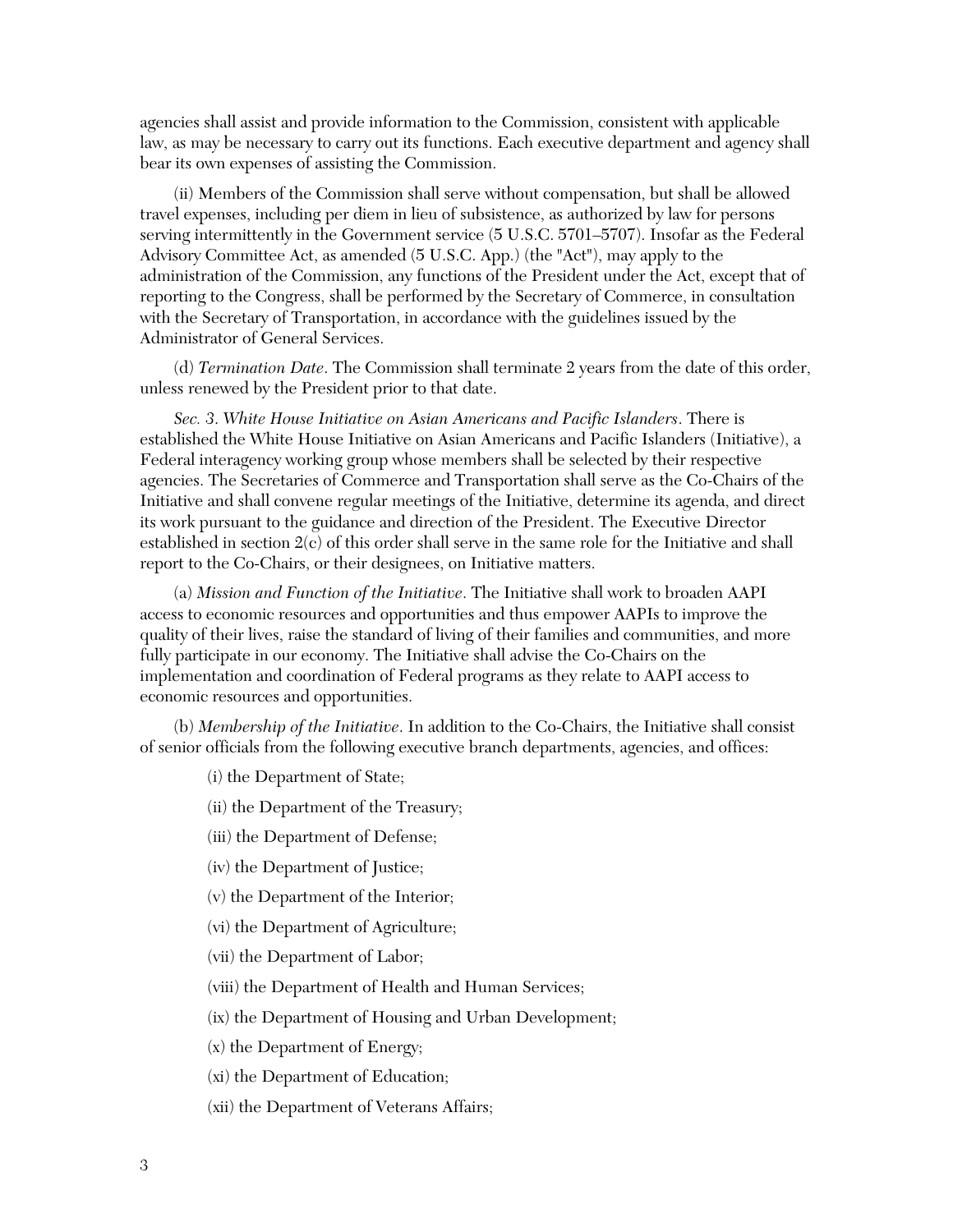(xiii) the Department of Homeland Security;

(xiv) the Office of Management and Budget;

(xv) the Environmental Protection Agency;

(xvi) the Small Business Administration;

(xvii) the Office of Personnel Management;

(xviii) the Social Security Administration;

(xix) the White House Office of Cabinet Affairs;

(xx) the White House Office of Intergovernmental Affairs;

(xxi) the White House Office of Public Liaison;

(xxii) the National Economic Council;

(xxiii) the Domestic Policy Council;

(xxiv) the Office of Science and Technology Policy;

(xxv) the Office of the U.S. Intellectual Property Enforcement Coordinator; and

(xxvi) other executive branch departments, agencies, and offices as the President may, from time to time, designate.

The heads of each of the foregoing executive branch departments, agencies, and offices shall designate the senior Federal officials who will serve as their respective representatives on the Initiative. At the direction of the Co-Chairs, the Initiative may establish subgroups consisting exclusively of Initiative members or their designees under this section, as appropriate. To the extent permitted by law, members of the Initiative, or their designees, shall devote the time, skill, and resources necessary and adequate to carry out the functions of the Initiative. Each executive department, agency, and office shall bear its own expenses for participating in the Initiative.

(c) *Administration of the Initiative*. The Department of Commerce shall provide funding and administrative support for the Initiative to the extent permitted by law and within existing appropriations, and shall, as necessary and appropriate under section 1535 of title 31, United States Code, enter into one or more agreements to obtain goods or services from the Department of Transportation in support of the Initiative.

*Sec. 4*. *General Provisions*. (a) This order supersedes section 1(s) of Executive Order 13811 of September 29, 2017 (Continuance of Certain Federal Advisory Committees), and Executive Order 13515 of October 14, 2009 (Increasing Participation of Asian Americans and Pacific Islanders in Federal Programs).

(b) Nothing in this order shall be construed to impair or otherwise affect:

(i) the authority granted by law to an executive department, agency, or the head thereof; or

(ii) the functions of the Director of the Office of Management and Budget relating to budgetary, administrative, or legislative proposals.

(c) This order shall be implemented consistent with applicable law and subject to the availability of appropriations.